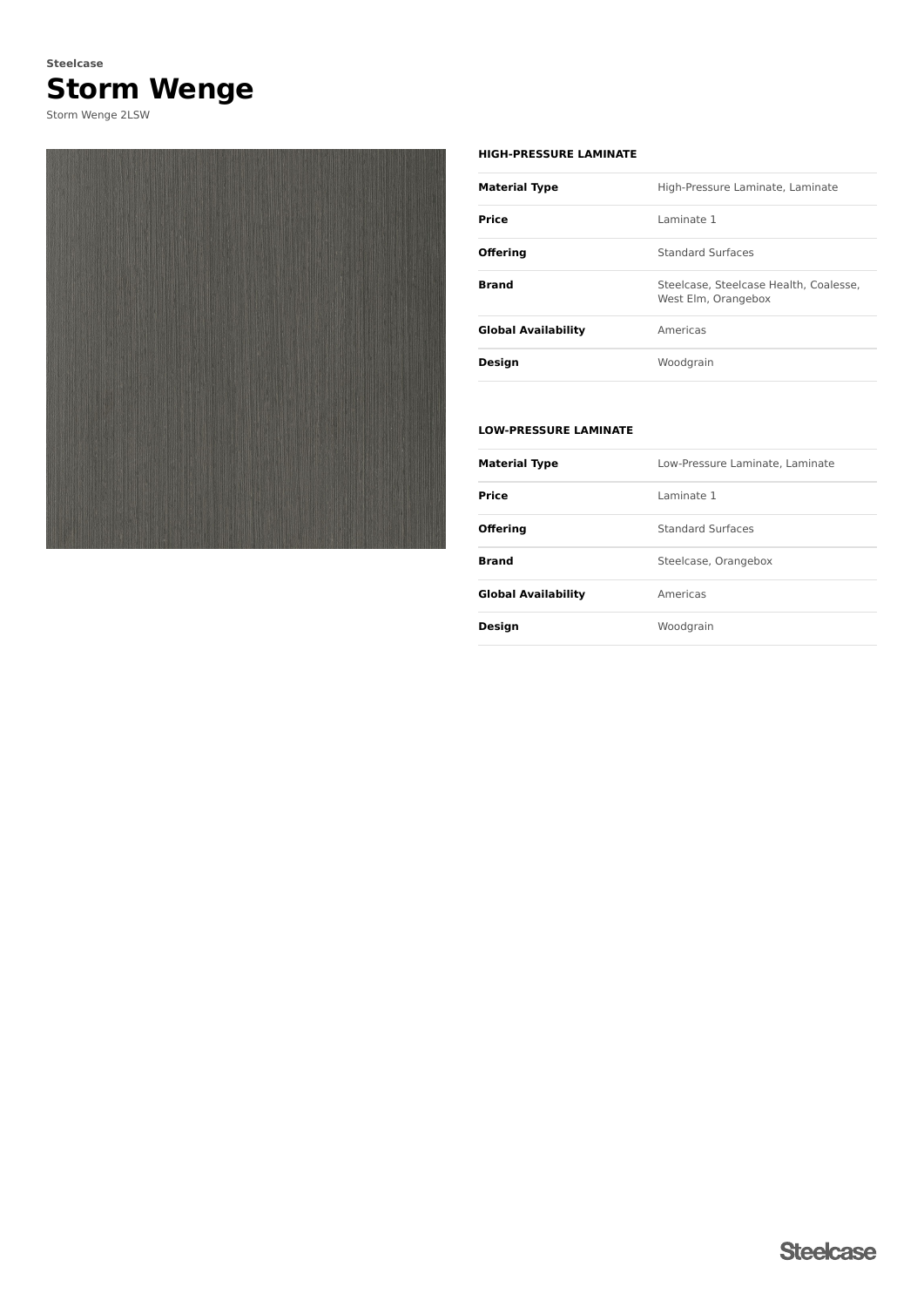### **Storm Wenge Steelcase**

### **FULL AVAILABILITY: HIGH-PRESSURE LAMINATE**

| 477 Max-Stacker III             | Campfire Skate Table      | Groupwork                      | Series 5 Height-Adjustable Ben  |
|---------------------------------|---------------------------|--------------------------------|---------------------------------|
| Air <sub>3</sub>                | Campfire Slim Table       | <b>High-Density Storage</b>    | Series 5 Height-Adjustable Des  |
| Airtouch                        | CG 1 Tables               | <b>Host Tables</b>             | Series 8 Height-Adjustable Ben  |
| Akira                           | Circa Tables              | Jenny Tablet Arms/Tables       | Sidewalk Tables                 |
| Answer                          | Convene                   | Kick                           | Simple Tables                   |
| Aspect                          | Convey                    | Lagunitas Personal Tables      | Sit-to-Stand Walkstation        |
| Aspekt Tables                   | Cubb Tables               | Lagunitas Tables               | Slim Leg Height Adjustable Desk |
| Au Lait Tables                  | Currency                  | Mackinac                       | Slyvi                           |
| Avenir                          | E-Table 2                 | media:scape                    | Sorrel Tables                   |
| Away from the Desk              | Elbrook                   | media:scape kiosk              | Storage Products                |
| <b>B-Free Occasional Tables</b> | <b>Elective Elements</b>  | Migration Height-Adjustable De | SW 1 Tables                     |
| <b>B-Free Tables</b>            | Embold                    | Mitra Tables                   | Sync Worksurfaces               |
| <b>Ballet Tables</b>            | <b>Embold Tables</b>      | Mobile Overbed Tables          | <b>Train Tables</b>             |
| <b>Bassline</b>                 | Enea Lottus Tables        | Montage                        | Umami                           |
| Bivi                            | Enea Tables               | Montara650 Tables              | Universal Worksurface Products  |
| <b>Bivi Depot</b>               | Exchange Table            | Ology                          | V.I.A.                          |
| <b>Bix Podium</b>               | Flex                      | Opus Overbed Tables            | Verb                            |
| Bix Podium Storage Drawer       | <b>Flex Active Frames</b> | Potrero415 Light Tables        | Verlay                          |
| <b>Bix Tables</b>               | Flex Carts                | Potrero415 Tables              | Victor2                         |
| Boardwalk                       | Flex Desk and Table       | Regard                         | Walden                          |
| Border                          | FlexFrame                 | Regard Tables                  | Walkstation                     |
| Brighton                        | <b>Folio Cabinets</b>     | <b>Reunion Tables</b>          | X-Tenz                          |
| <b>Brody Desk</b>               | Folio Worksurfaces        | <b>ScapeSeries Tables</b>      |                                 |
| c:scape                         | FrameOne                  | Series 3 Height-Adjustable Ben |                                 |
| Campfire Big Table              | Greenpoint                | Series 3 Height-Adjustable Des |                                 |